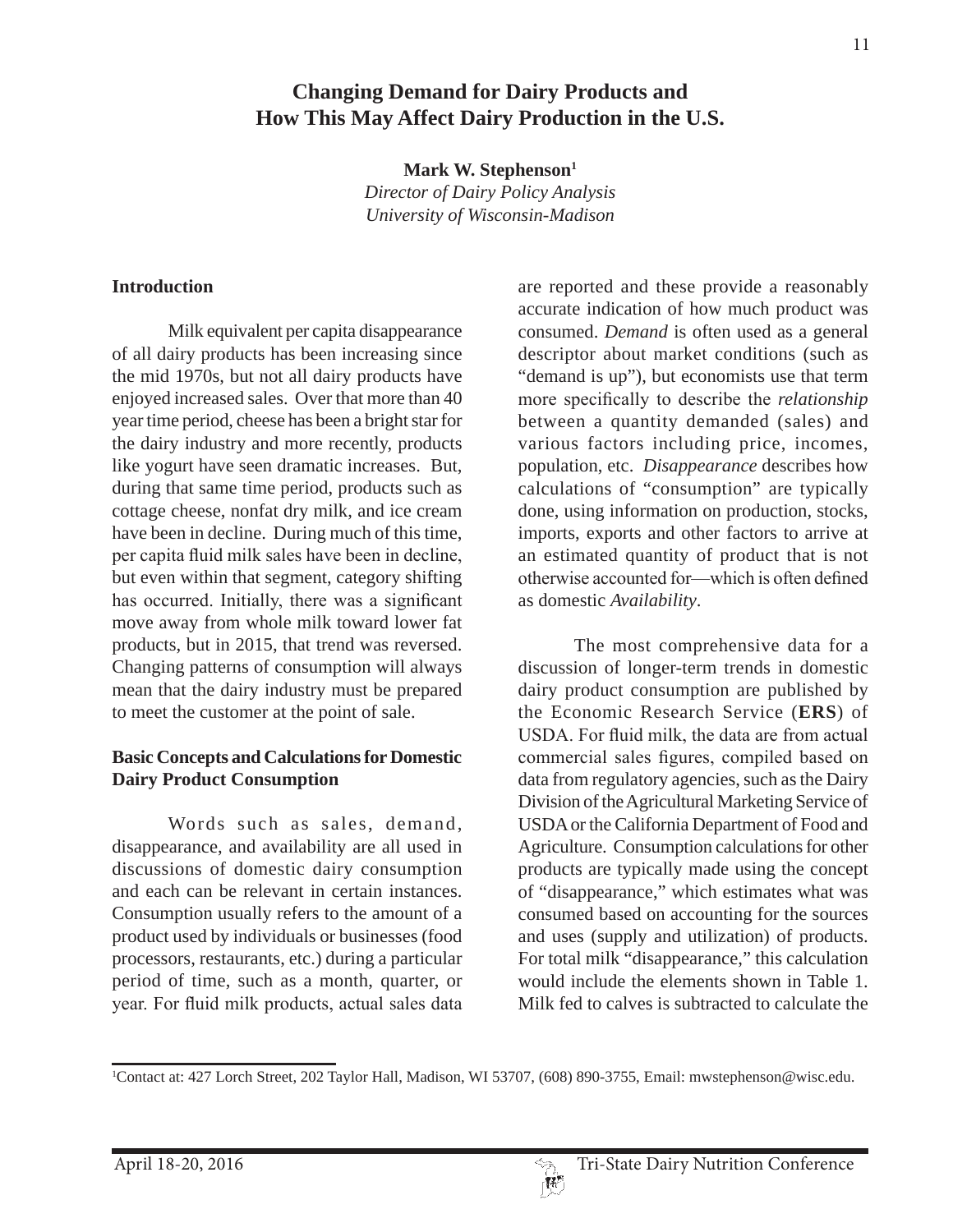milk available for human consumption. To this are added the milk equivalents in imports and beginning stocks to arrive at a total supply. The "milk equivalent" concept is used to convert pounds of product to pounds of milk (for example, one lb of cheese equals 10 lb of milk) for the purposes of an aggregated calculation such as this one. The use of milk equivalents often represents a gross approximation because most dairy products contain dairy components (fat, protein, and lactose) in proportions different than the original milk, and this sometimes results in the use of milk equivalent calculations based on butterfat and(or) solids-not-fat.

The calculation then subtracts the uses of milk (equivalents) other than by consumers (broadly defined as households and businesses), including exports, shipments to US territories (technically, not part of exports), and ending stocks of products. This calculation results in "commercial disappearance." Once the commercial disappearance is calculated, it is often of interest to examine this as an amount per person (per capita) using data on the total US population. This calculation is the basis for much of the information about aggregate consumption of dairy products in the US and is frequently used in analysis of factors influencing per capita demands using time-series data. These data are available through 2013 and serve as the basis for much of the subsequent analysis and discussion. It is worth noting that calculating consumption as a residual is conceptually different than the way in which economists conceive of demand for the product arising from personal preference or business decisions.

Although these calculations provide an overall indication of the growth (or lack of it) in different dairy product categories, they have some important limitations for the purposes of predicting future consumption. First, because they adjust consumption for imports and exports,

any rapid change in trade can have an effect on domestic consumption. A rapid increase in exports, for example (without a correspondingly rapid increase in domestic production), would reduce commercial disappearance in the US, but this would not be an indication of a reduction in demand for the product—rather quite the opposite. This effect typically has been shortterm in the past, but it may have increasing importance in the next decade. Second, the data do not allow determination of the marketing channels through which different products are sold and how those are changing over time. Fluid milk sales are primarily retail, but cheese is sold through both retail and foodservice, and many dry dairy products are sold primarily to other dairy product<sup>2</sup> or food manufacturers. These different marketing channels and their development can be of importance to determining future consumption trends. Finally, despite the numerous categories that are reported, the level of disaggregation may obscure the different performance of individual products (perhaps down to the level of Stock Keeping Units (**SKU**) at the retail level). Although yogurt consumption has grown at a rapid rate during the past decade, recent evidence suggests that the "Greek yogurt" category has grown even more rapidly. Organic fluid milk sales (for which sales information is available) have grown more rapidly than for the "conventional" fluid milk categories. In addition, in 2015, whole milk sales increased while low fat and skim milk sales declined.

### **Review of US Dairy Consumption Patterns, 2004 to 2013**

Per capita domestic consumption of dairy products has been growing steadily since reaching a low point in 1974 (Figure 1), although it remains considerably lower than during the first half of the 20th century. Expressed in milk equivalents per capita (based on butterfat in this case), overall dairy product consumption has

<sup>2</sup> An empirically important example is the use of non-fat dry milk in cheese production because it increases cheese yields.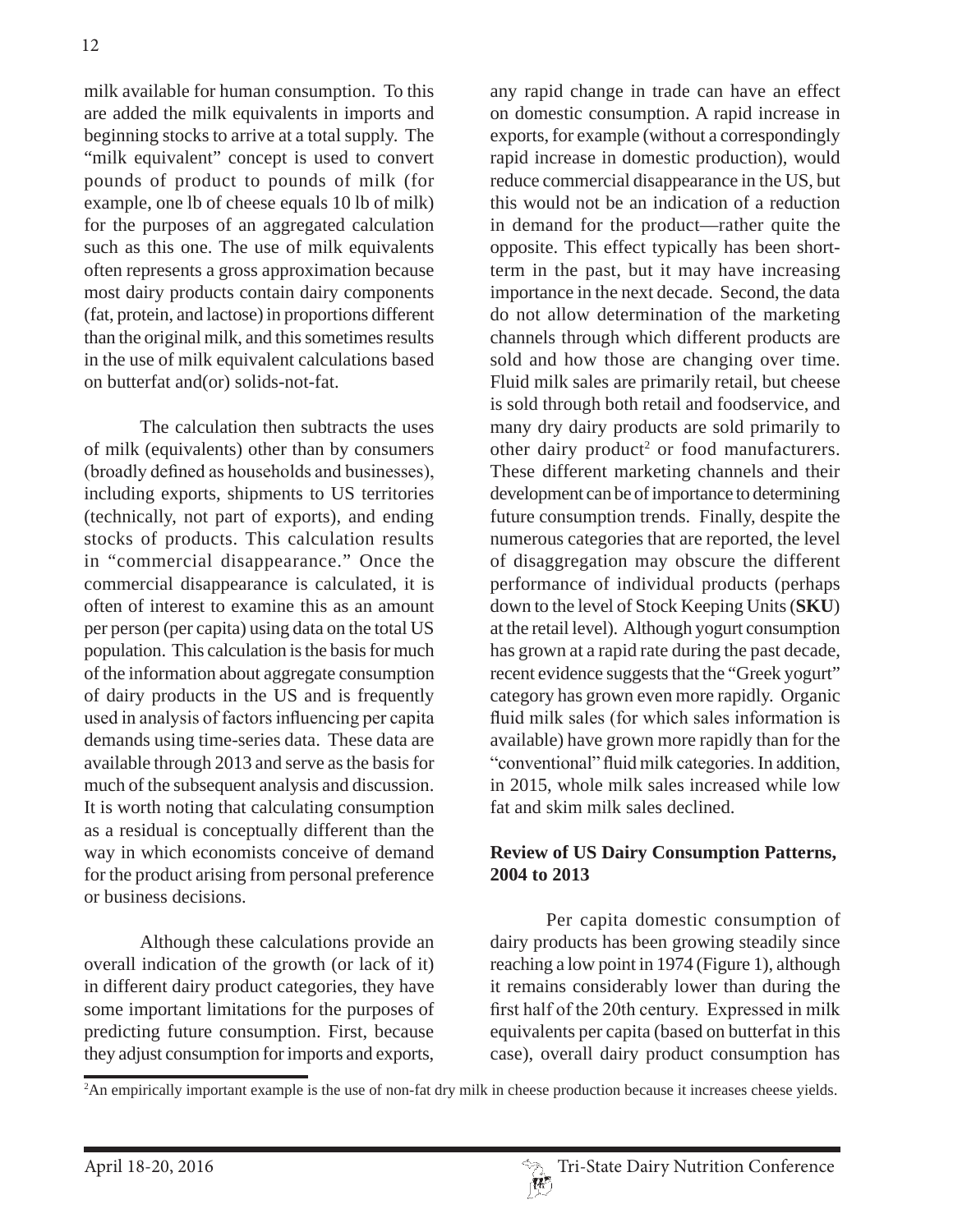increased 72 lb/person since the mid-1970s, a compound annual growth rate (**CAGR**) of 0.4% per year. However, this modest overall growth obscures the much more dramatic shifts in the composition of dairy consumption that have occurred since 2000.

Fluid milk products have the largest per capita consumption amounts (Figure 2); fluid and related products accounted for one-third of total milk equivalent consumption in 2013. However, both the amounts and the growth rates during the past decade differ by product category. For beverage milk, the four most important categories (in order of decreasing per capita consumption) are reduced fat milk, whole milk, skim milk, and lowfat milk. The reduced fat and lowfat milk categories have seen relatively small increases in per capita consumption during the past decade, whereas skim milk and whole milk have experienced decreases (with the noted exception of whole milk in 2015). Yogurt consumption has grown substantially during the past decade, and flavored lowfat milk, cream, and sour cream have experienced growth in per capita consumption.

Dairy products other than fluid and related account for about two-thirds of domestic per capita consumption on a milk-equivalent basis and have also experienced varying growth patterns. Frozen dairy products and cheese have higher per capita consumption (Figure 3). Both American and other types of cheese have experienced growth in per capita consumption since 2004, whereas per capita consumption of frozen dairy products and many of its component products have decreased by a relatively large amount. Many other manufactured dairy products have experienced growth in per capita consumption, with the exception of dry whey. Yogurt is included in this figure to indicate its importance relative to non-fluid products, and it is clear that growth in per capita yogurt consumption is large compared to other products.

The changes in per capita consumption can also be compared based on CAGR during the period from 2004 to 2013 (Figures 4 and 5). The per capita consumption of fluid milk and related products overall has experienced modest negative growth (-0.5% per year) during the past decade. Within the category, however, are products like yogurt that have experienced rapid growth. The traditional beverage milk categories have modest per capita growth at best, and both skim and whole milk have experienced negative growth rates during the decade of 2004 to 2013. There is a clear substitution of lowfat flavored milks for flavored whole milk, and cream and specialty products like eggnog have seen growth rates of greater than 2% per year. The fastest growth rates for products other than fluid are for yogurt (more than 7% CAGR) and dry or condensed products (Figure 5). Both cheese categories reported (American and other) and butter have experienced growth faster than the average for all dairy (again, expressed as milk equivalents). Fluid milk products, frozen dairy products, whole milk powder (**WMP**), and dry whey have experienced significant reductions in per capita consumption during the past decade.

Changes in per capita consumption are relevant, but it is also important to consider the effects of population growth, which for the US averaged about 0.9% per year during 2004 to 2013. The CAGR for total domestic consumption indicate some patterns similar to those for per capita consumption (Figures 6 and 7). The CAGR for total domestic consumption of yogurt was more than 8% per year, and flavored lowfat milks, cream products, and eggnog grew at rates around 4% per year during 2004 to 2013. Lowfat and reduced fat milk consumption grew somewhat faster than the population. A number of fluid milk products (especially whole milk) experienced decreases in total consumption because the decrease in their per capita consumption was larger than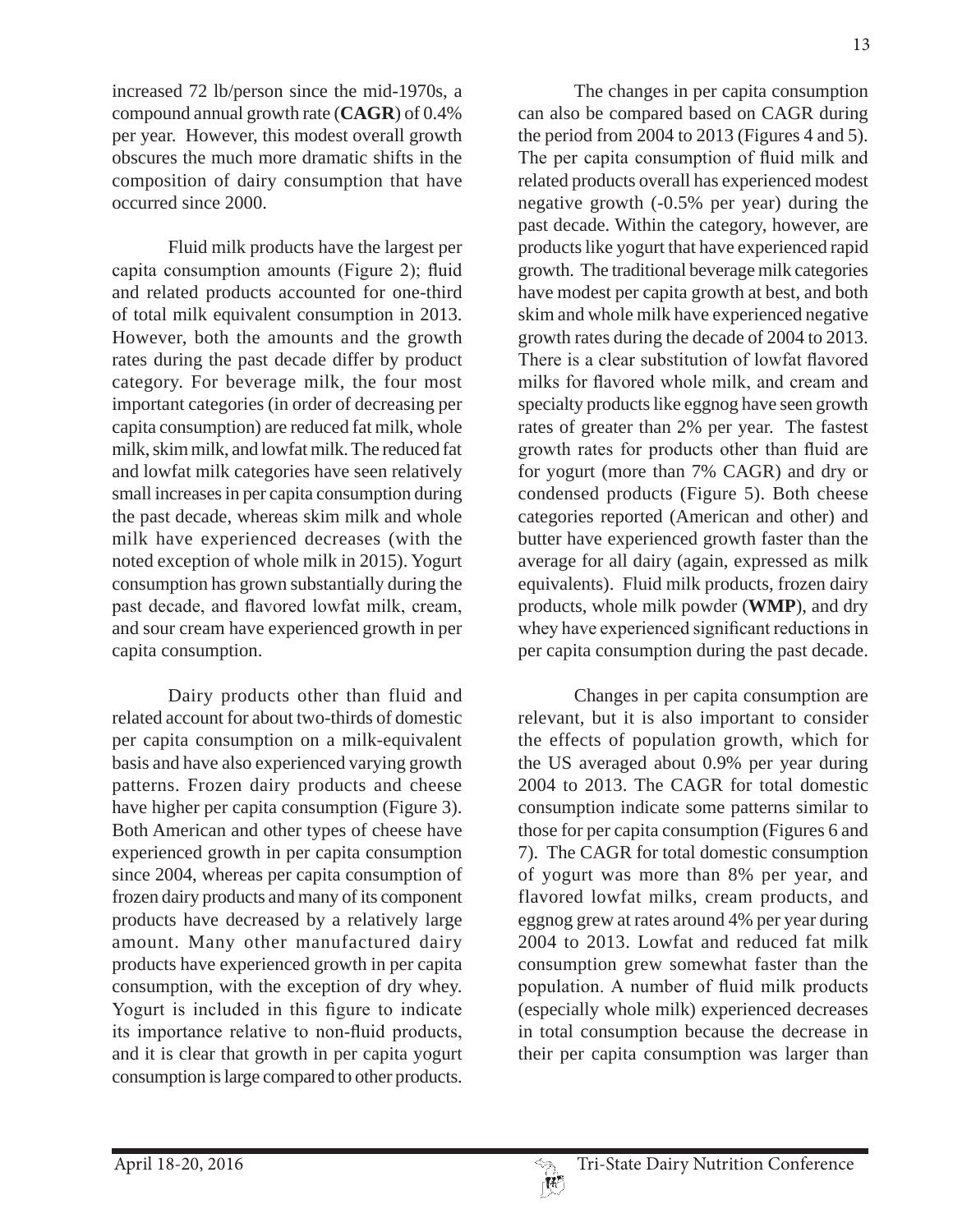the increase in population. For products other than fluid, the largest increases in total domestic consumption occurred for NDM (and for dry milk products more generally), but evaporated and condensed skim milk, cheese products, and butter also experienced growth rates of around 2% per year. Lowfat cottage cheese and ice cream experienced growth of less than 1% per year. Frozen desserts, WMP, and dry whey experienced decreased total consumption during the past decade.

Organic fluid milk products are not explicitly identified in the availability calculations from ERS, but other sources report monthly sales data for organic whole and reduced fat milk since January 2006. Organic milk consumption more than doubled from 2006 to mid-2013; the CAGR was 13.6% per year (hence higher than the other product categories reported in Figure 6). Despite the rapid growth, organic milk sales accounted for less than 5% of total fluid milk sales in  $2013$ .

The reduction in domestic dry whey consumption (Figure 7) merits additional discussion. Production of dry whey has not declined at nearly the rate suggested by the CAGR of less than -6% per year (Figure 8). Production of dry whey was about 9% lower in 2013 than in 2004, with a CGAR of -1.0% per year. Domestic consumption has fallen by more because a larger proportion of the dry whey produced is exported (therefore subtracted from domestic availability) and domestic production of whey protein concentrates and lactose has grown rapidly (Figure 8), but these are not included in the categories reported by ERS. Thus, the dry whey number is not a particularly good indication of the growth in domestic or total consumption for the whey product category.

It is also relevant to consider the extent to which growth in consumption for each of the products has contributed to increased demand for milk components. Although ERS provides an overall milk equivalent consumption value, it does not indicate which conversion factors were used for individual product categories. Thus, it is challenging to arrive at a detailed accounting. It is commonly noted that much of the increase in the demand for farm milk over the past decade arises from growth in cheese consumption due to its relatively rapid growth and its large share of milk use throughout the period. As noted above, cheese consumption grew at a CAGR of 2% during the past decade and total cheese consumption increased by about 1.7 billion lb - a 15% increase over 2000. A rough estimate of the proportion of the increase in total milk production this represents is to multiply the 1.7 billion lb of cheese by the approximate conversion factor of 10 lb of milk per lb of cheese. The 17 billion lb of milk equivalent resulting from increased domestic cheese consumption is more than 75% of the increase in US milk production from 2004 to 2013, 21 billion lb per year. Thus, although there has been rapid growth in domestic consumption of many products—some much faster than cheese—the growth of domestic cheese consumption has been a major factor in the expansion of the industry.

## **Review of Factors Influencing US Dairy Consumption Patterns**

A variety of factors affect the domestic consumption of dairy products. These include *economic factors* (prices of products and their variation, household incomes, consumer confidence), *demographic factors* (population growth, ethnic mix, household size and composition), *health and nutrition information*  (research on the health impacts of dairy products, dietary trends or fads), *consumer tastes and preferences* (interest in new flavors and different foods, proportion of food consumed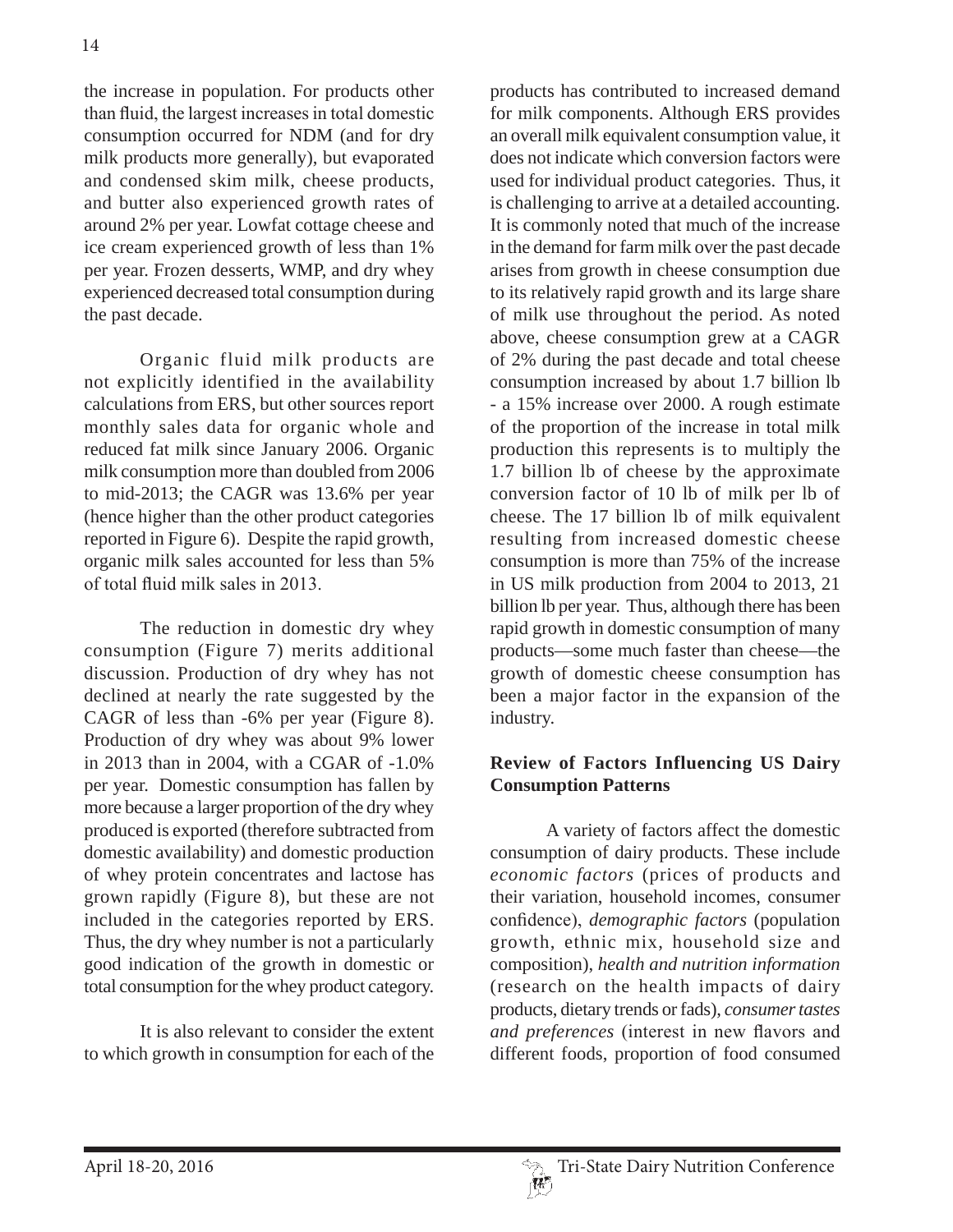away from home) and *business strategies*  (research and development, new product introductions, promotion, generic or branded advertising). Many of these factors have been analyzed with formal (for example, econometric modeling) or informal (for example, implied correlation between trends in consumption and a specific factor) approaches. However, many of the more recent formal studies of factors affecting consumption use cross-sectional data from a sample of households<sup>3</sup> (rather than "commercial disappearance" data over time) and do not systematically examine the impact that these factors have had on consumption trends. Moreover, the limited data on many of the factors above make it challenging to determine with accuracy the role that each of the factors plays in determining longer-term trends. Detailed household level data only apply to categories of dairy products consumed at home (and typically purchased through retail outlets) and therefore do not provide insights on consumption through food service or by other food manufacturers. Moreover, even the results of formal studies often differ in their findings based on the time period, the number of product categories analyzed, the methods used, and other differences in their approach. As a result, it is challenging to assess the contribution of each of these factors to longer-term trends, and I adopt a rather selective approach to discussion of them.

Most studies of household-level demand have used econometric models to determine the impact of prices (of the product itself on other products) and demographic characteristics on dairy product consumption (Chouinard et al., 2010; Davis et al., 2010). In general, these studies find that dairy product consumption is sensitive to prices, household income or expenditures, and selected demographic factors. Studies using

household level data (and shorter time intervals) tend to find greater responsiveness to prices than those using time-series data or more aggregated time intervals. Fluid products tend to have less responsiveness<sup>4</sup> to prices than other products analyzed. Consumption of most products increases with increased household income or expenditures; although Davis et al. (2010) found that for 12 dairy product categories, consumption increased roughly proportional to total household expenditures (that is, the expenditure elasticity is close to 1.0).

Although the studies reporting the responsiveness of consumption to prices and incomes do not usually allow us to draw conclusions on aggregate consumption over time, they provide a basis for claims that increasing real incomes and decreasing real dairy product prices are among the primary drivers of changes in demand. Real income per capita and dairy product consumption have both increased since the 1970s (Figure 9), but the relationship is by no means a perfect one. Moreover, prior to 1974, there was an inverse relationship between the income and per capita consumption of dairy products (Figure 1). There has also been a decline during the past decade in the average ratio of the Consumer Price Index (**CPI**) for all dairy products and the overall CPI (Figure 10), although the trend is small and has been punctuated with periods in which dairy prices had increased faster than consumer prices overall.

Other studies have argued that demographics and changes in food-spending patterns have more influence than prices and income on consumption trends. Kaiser (2005) found that for 1995 to 2004, changes in the proportion of the population with children under

 $\vert W \vert$ 

<sup>3</sup> One motivation for the use of cross-sectional data is that statistical methods consistent with economic theory are reasonably well developed (e.g., Davis et al., 2010) and commonly used. Another motivation is the availability of detailed data from vendors such as IRI and Nielsen.

<sup>&</sup>quot;Typically, this discussion is framed in terms of whether demand is "elastic" or "inelastic", which are defined as the percentage change in quantity consumed divided by the percentage change in price being greater than 1 (bigger percentage change in quantity than price) or less than 1 (smaller percentage change in quantity than price), respectively. Often, this has more important implications for pricing policy, either by individual firms or governments, than on longer-term trends.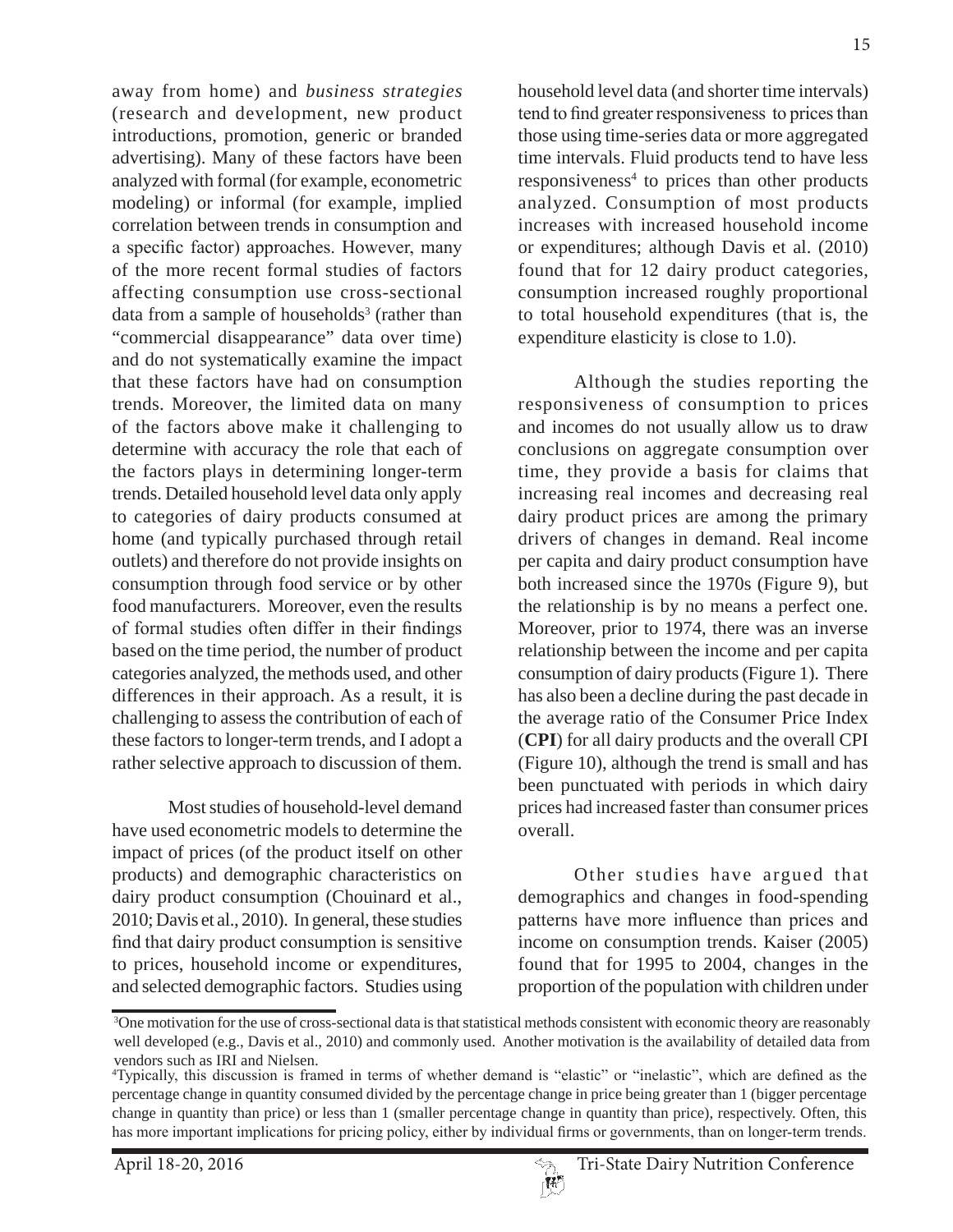5 years old were more important than changes in real retail prices to explain the decline in per capita fluid milk consumption. The same study also found that the growing Hispanic population and increases in per capita food consumed away from home had a much larger impact than household income on per capita demand for cheese. Demographic characteristics of the household have frequently been found to have influence on dairy product consumption. The recent study by Davis et al. (2010) found that household size, age of the principal shopper (defined in that study as "the household head"), household composition (for example, single person household, presence of children in selected age categories), education, ethnicity, region of the country, and income category (different from expenditures) had statistically significant impacts on purchases of some dairy products. Per capita expenditures on food away from home have grown to represent nearly half of total food expenditures in recent years and are certainly highly correlated with per capita dairy product consumption (Figure 11). However, it is neither entirely clear what the direct impact on increased eating away from home is on dairy product consumption nor is the future pattern of food consumption clear in the current economic environment. After a long period of increases, expenditures in per capita on food away from home have changed little since 2008.

Another factor cited by many analysts as affecting trends in dairy product consumption is increased consumer awareness of the health impacts of diet. There have been a number of trends in dieting and nutrition during the past decade, including low-fat, low-carb, and "functional foods" (e.g., Sharma, 2005). The US dairy industry has provided significant funding to research potential health claims, especially the role of calcium in osteoporosis and how low-fat dairy products can support weight loss. The shift towards lower average

fat consumption in beverage milk consumption seems to support this trend. However, it is not entirely clear how additional information of this type has affected long-term trends. Williams (2005) discussed the use of health claims on foods by consumers, stating that "consumers do not clearly distinguish between nutrient content, structure-function, and health claims." Although he notes "there is some evidence that the use of health claims improves the quality of dietary choices and knowledge of diet-disease relationships," the overall effects are not clear. In the US, per capita consumption of butterfat has continued to rise<sup>5</sup>, despite the emphasis during much of the past decade on consuming low-fat dairy products. Even with the beverage milk category, the *reduction* in amount of per capita butterfat from decreased whole milk consumption (until 2015) is essentially equal to the *increased* butterfat from increased consumption of cream products.

Price volatility is a factor that has been mentioned more frequently in recent years as likely to influence future growth in dairy product demand. The argument is made that retail consumers dislike price changes and the food manufacturing and food service industries want to avoid large changes in their input costs (or costs associated with changing their ingredient mix). Various segments of the dairy industry have expressed concern that the recent increase in price variation will create permanent losses in sales (compared to a situation with less price variation) as retail and food industry buyers seek alternatives to dairy that exhibit less price variation. This argument has not been empirically evaluated, although one study (Maynard, 2000) provides some initial insights. Maynard (2000) examined whether retail sales of fluid milk were affected by four alternative measures of retail price variation. He found that the retail price changes themselves did not have an influence on sales, but that deviations from

<sup>5</sup> The ERS food availability per capita uses milk equivalents expressed in terms of butterfat, so an increase in per capita availability also implies an increase in butterfat consumption.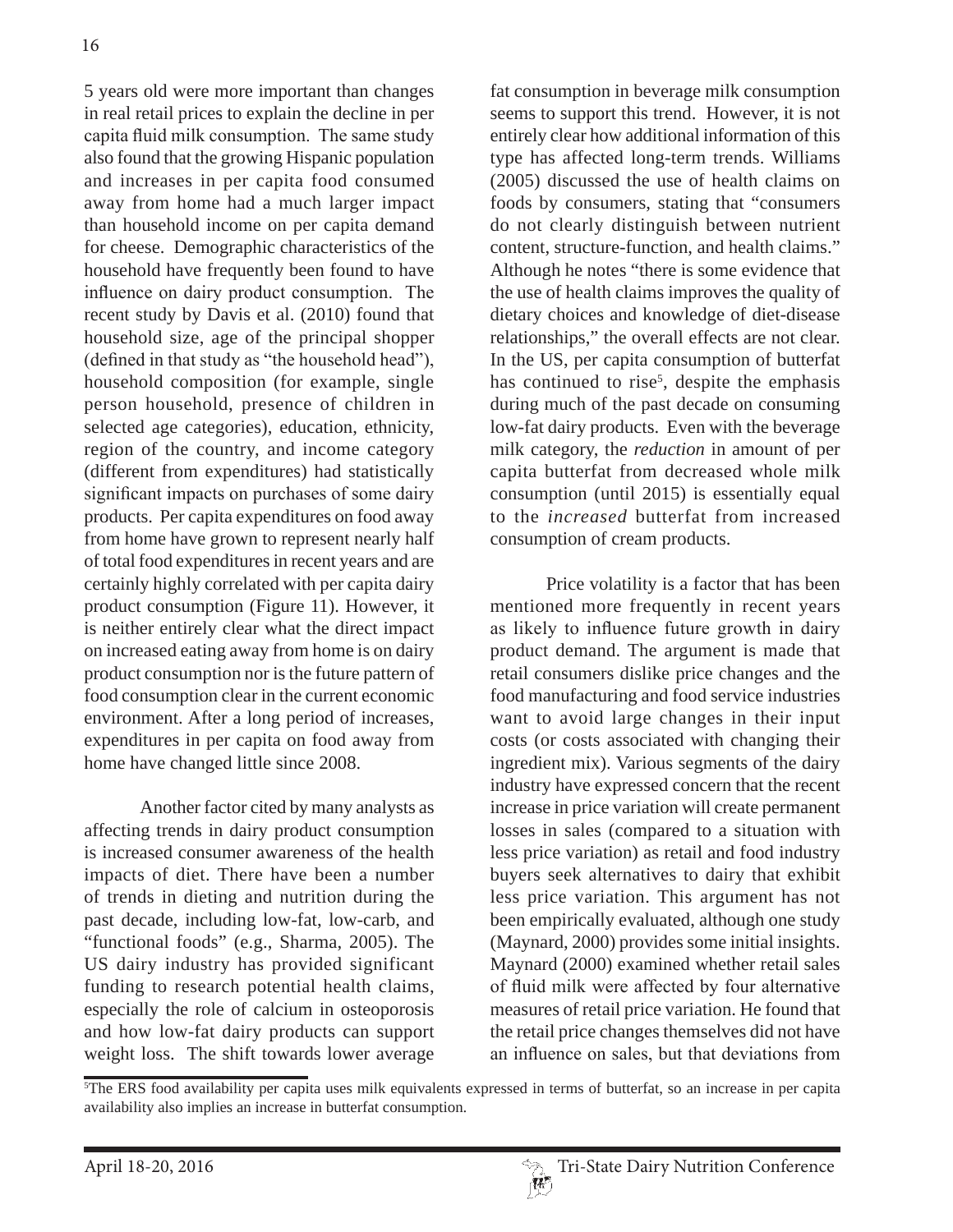the prices expected by consumers (under two different assumptions about how consumers would form those expectations) did have an impact on sales. However, because the effects of unexpected increases and decreases were roughly equal in size, he concluded that there is not likely to be a persistent negative effect on sales due to volatility as long as both types of deviations occur with equal frequency. Because this study addressed only retail sales of fluid milk and used data from a period in which price variation was less than it has been in recent year, it is not a definitive answer to the question about how price variation will influence future trends in dairy product consumption.

Another factor that is often cited when referring to growth in US domestic consumption is dairy policy. Much of this discussion involves implicit or explicit criticisms of the Dairy Product Price Support Program (**DPPSP**) and Federal Milk Marketing Orders (**FMMO**). The DPPSP is argued to have reduced innovation (particularly for dry dairy products) because it provides a guaranteed market outlet for only a limited number of standardized products. Riskaverse dairy processing companies (especially cooperatives), it is argued, therefore have fewer incentives to develop new products and invest in new processing facilities. The impact of this effect on overall dairy product consumption has not been systematically examined. The minimum price regulation under FMMO is frequently indicated to have the effect of increasing prices for fluid milk and decreasing prices for manufactured products (e.g., Stephenson, 2003) and higher prices sometimes are argued to be an important factor in the declines in fluid milk consumption. However, there are three main issues with this argument. First, most of these comparisons about price and consumption impacts are made assuming a perfectly competitive milk market in the absence

of minimum price regulation, but it is not clear that this assumption is justified (Paggi and Nicholson, 2011). Second, some analyses have indicated that factors other than price are more powerful explanations for the decline in fluid milk sales—consistent with different patterns of per capita consumption for different fluid milk products. Finally, if milk pricing under FMMO decreases manufactured product prices (such as cheese) this would have a positive effect on consumptions of milk equivalents that could offset the negative effect of higher fluid prices<sup>6</sup>. Thus, the effect of policy on consumption during the previous decade is not well understood, despite its potential importance. Future policy developments (discussed below) may have a larger impact on domestic consumption and trade during the next 10 years.

An important conclusion from the foregoing is that many factors affect trends in per capita and total consumption of dairy products. Although some of these factors have been explored through formal economic analysis, the results from these studies are not always consistent. Other factors have been hypothesized and receive a good deal of discussion but have not (yet) been formally analyzed in a single consistent framework. In addition, the factors that may drive trends in dairy demand in the future may vary from those in the past. One implication is that accurate longer-term predictions of changes in dairy production consumption are difficult.

## **Projected Growth Rates of US Dairy Product Consumption through 2020**

A number of studies have projected future US dairy product consumption or growth rates. Some of these studies are derived from the annual outlook (and forecast) cycle and are undertaken by USDA and the Food and

The reduction in fluid sales would need to be more than 10 times the increase in cheese consumption to result in a reduction in per capita milk equivalent consumption.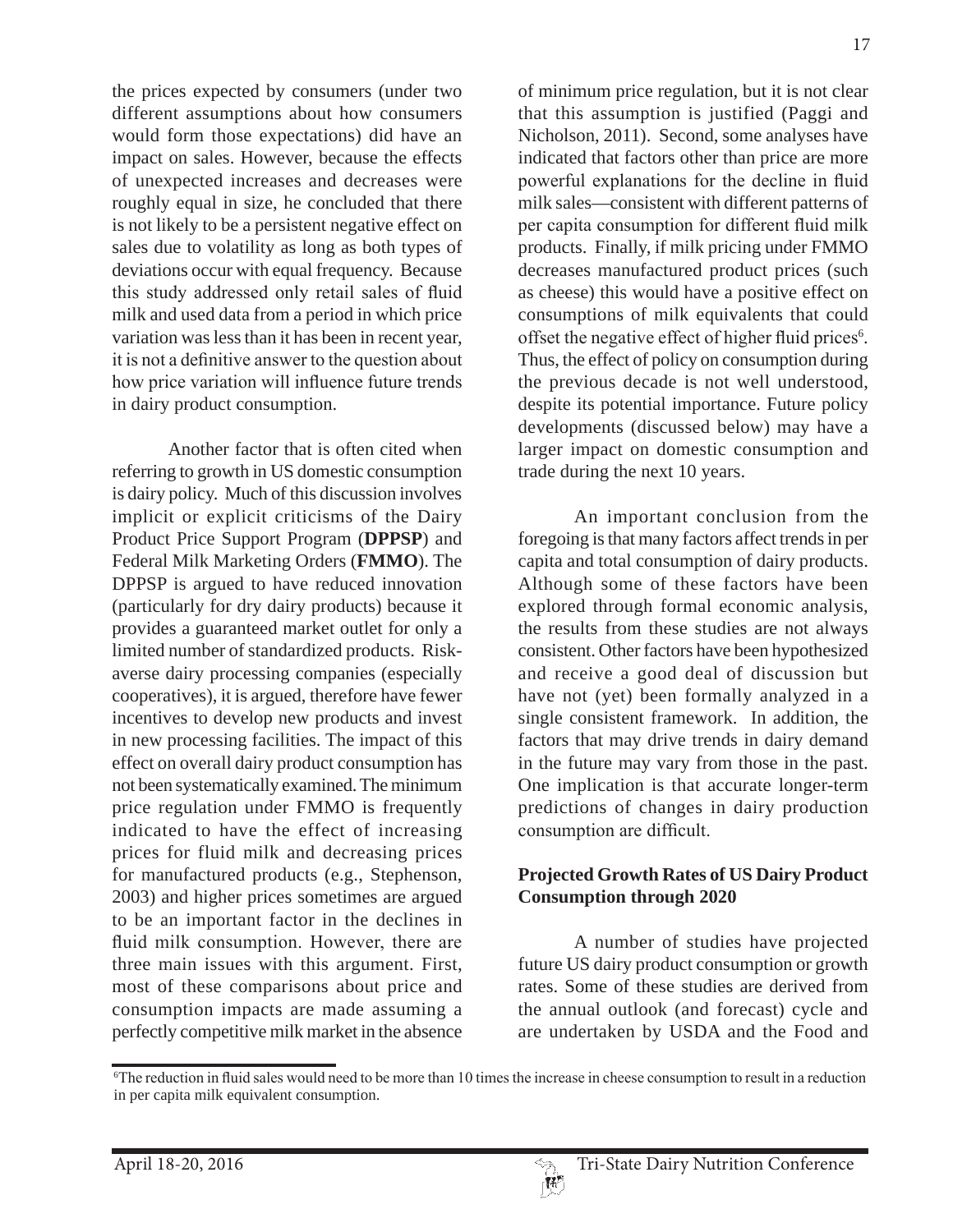Agricultural Policy Research Institute (**FAPRI**) 7 . The methods used to develop these forecasts often are neither described in detail nor are the product categories defined in the same manner for each forecast. The USDA outlook, for example, forecasts total milk equivalent consumption based on fat or nonfat-solids calculations (Table 2). FAPRI (2010) forecasts future US consumption for 12 dairy product categories, and FAPRI-ISU forecasts four major product categories. There are notable differences among the forecasts from the different organizations and with the observed growth rates during 2004 to 2013 (Table 2). USDA (2011) projects continued overall growth in dairy products at 1.3%, but as noted previously, the growth rates for different products vary a great deal. FAPRI (2010) and FAPRI-ISU (2011) differ in both the signs and magnitudes for three of the four product categories for which there is overlap (butter, NDM, cheese, and fluid), and most differ a good deal from the rate of growth observed during the past decade. The inconsistencies in these projections and the limited information about how the forecasts were developed makes it challenging to use these estimates to develop assumed growth rates (necessary for subsequent analyses).

Schmit and Kaiser (2006) provide a more detailed discussion of the development of projected growth rates for fluid milk and cheese. They used information from previous studies of the impacts of demographic shifts and other factors to project consumption of fluid milk and cheese through 2015. A major motivation was to examine the extent to which projections of population and consumer food-spending patterns would extend or alter previously observed consumption trends. They developed a partial equilibrium model of the US domestic dairy sector that segmented the industry into retail, wholesale, and farm markets. Fluid milk

and cheese were explicitly modeled, but other manufactured dairy products (e.g., butter and frozen products) were considered exogenous. The model simulations projected a growth rate for per capita fluid product consumption of -0.43% per year, which when combined with population growth would result in modest growth in fluid sales. The authors note that this is a slower rate of decline that that observed in the decade prior to their work but is roughly consistent with the growth for 2004 to 2013 (Figure 4). Cheese consumption per capita was projected to grow at 0.82% per year, or somewhat more slowly than the observed growth for 2004 to 2013 (Figure 5).

## **Conclusion**

On a milk equivalent basis, per capita domestic disappearance for all dairy products has been increasing for more than 40 years. During that time, the dairy industry has seen significant category shifts among products that are in favor (for instance, cheese and yogurt) and those that suffered a loss of demand (examples include ice cream, cottage cheese, and higher fat dairy products). However, the growth in domestic demand (including population growth and per capita increases) has not been enough to offset the increase in productivity of milk production.

Milk production per cow has been a remarkable linear growth of just about 284 lb/cow/yr of milk. This growth outpaces domestic demand and implies either the need to continually reduce the U.S. cow herd or to seek new markets for dairy products. The U.S. dairy market has pursued exports as the opportunity for new growth and with it comes a somewhat different product mix that is demanded for our domestic markets. There continues to be new opportunities for dairy product sales, but the

<sup>7</sup> FAPRI is a collaboration between the University of Missouri and Iowa State University. The FAPRI 2010 projections are from the University of Missouri, and the FAPRI-ISU projections are from Iowa State. Different researchers at the two institutions develop these projections.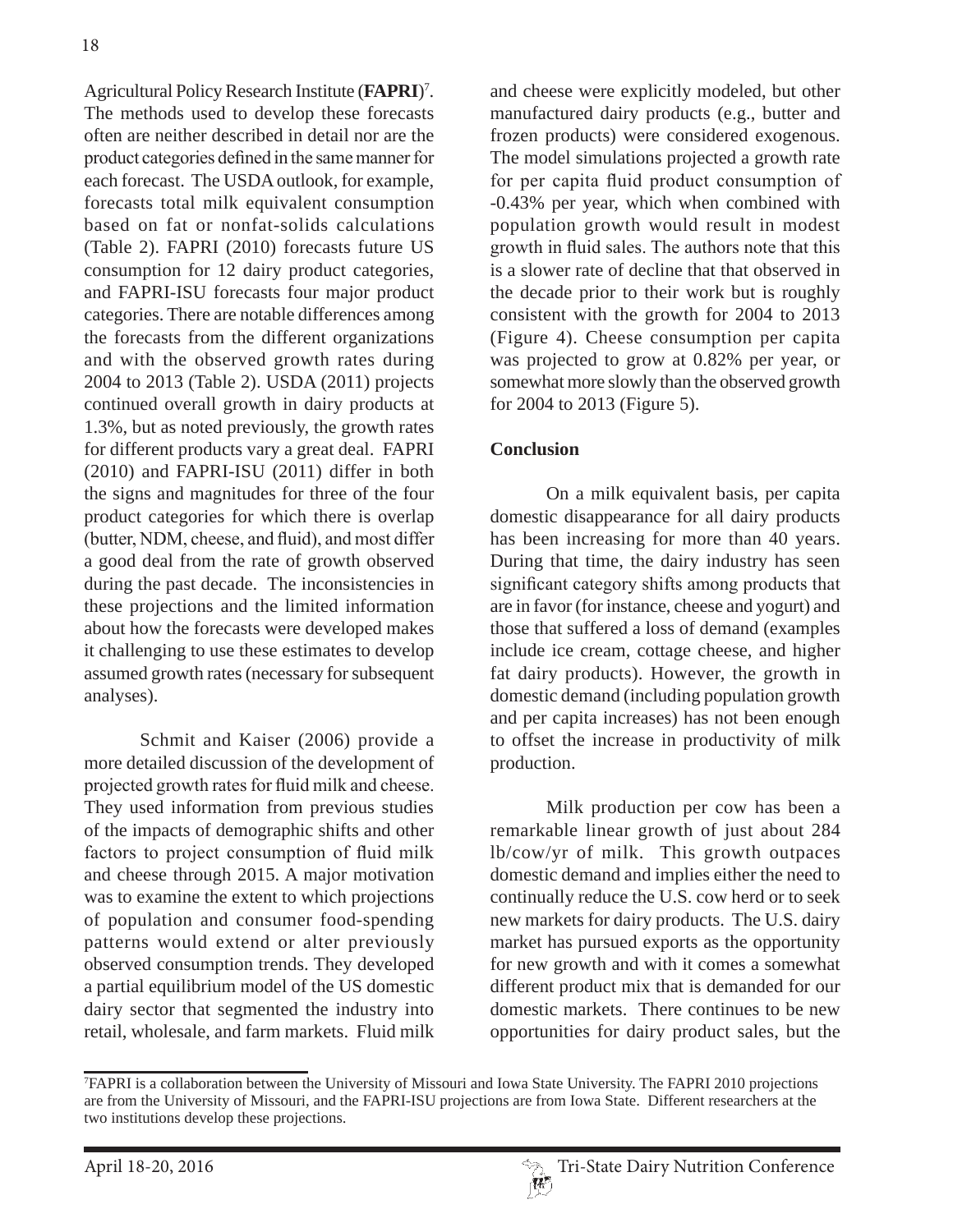industry must be nimble to take advantage of them.

# **References**

Chouinard, H.H., D.E. Davis, J.T. LaFrance, and J.M. Perloff. 2010. Milk marketing order winners and losers. Applied Economic Perspectives and Policy 32:59–76.

Davis, C.G., D. Dong, D.P. Blayney, and A. Owens. 2010. An analysis of U.S. household dairy demand. USDA Economic Research Service, December 2010. [Technical Bulletin 1928].

FAPRI-ISU. 2011. FAPRI-ISU 2011 World Agricultural Outlook. Dairy Tables, http://www. fapri.iastate.edu/outlook/2011/

FAPRI. 2010. U.S. and World Agricultural Outlook. Food and Agricultural Policy Research Institute, Iowa State University and University of Missouri-Columbia, January. [FAPRI Staff Report 10-FSR 1].

Kaiser, H.M. 2005. Why cheese use is up and milk is down. Hoard's Dairyman 150:619.

Maynard, L.J. 2000. Empirical tests of the argument that consumers value stable retail milk prices. Journal of Agribusiness 18:155-172.

Paggi, M., and C.F. Nicholson. 2013. "Federal and State Marketing Orders," in Walter J. Armbruster and Ronald K. Knutson, eds., US Programs Affecting Food and Agricultural Marketing. New York: Springer Press.

Schmit, T.M., and H.M. Kaiser. 2006. Forecasting fluid milk and cheese demands for the next decade. J. Dairy Sci. 89:4924–4936.

Sharma, R. 2005. Market trends and opportunities for functional dairy beverages. Functional Dairy Foods 2005, Dairy World Series Conference, Adelaide, Australia, July 27-28, 2005.

Stephenson, M.W. 2003. Dairy programs and the assumption of competitive equilibrium, Proceedings Looking Ahead or Looking Behind, April, 2003. http://dairy.wisc.edu/pubPod/pubs/ Memphis\_Proceedings.pdf

USDA. 2011. USDA Agricultural Projections to 2020. Office of the Chief Economist, World Agricultural Outlook Board, U.S. Department of Agriculture. Prepared by the Interagency Agricultural Projections Committee. [Long-term Projections Report OCE-2011-1]

Williams, P. 2005. Consumer understanding and use of Health claims for foods. Nutrition Reviews 63(7):256-264.

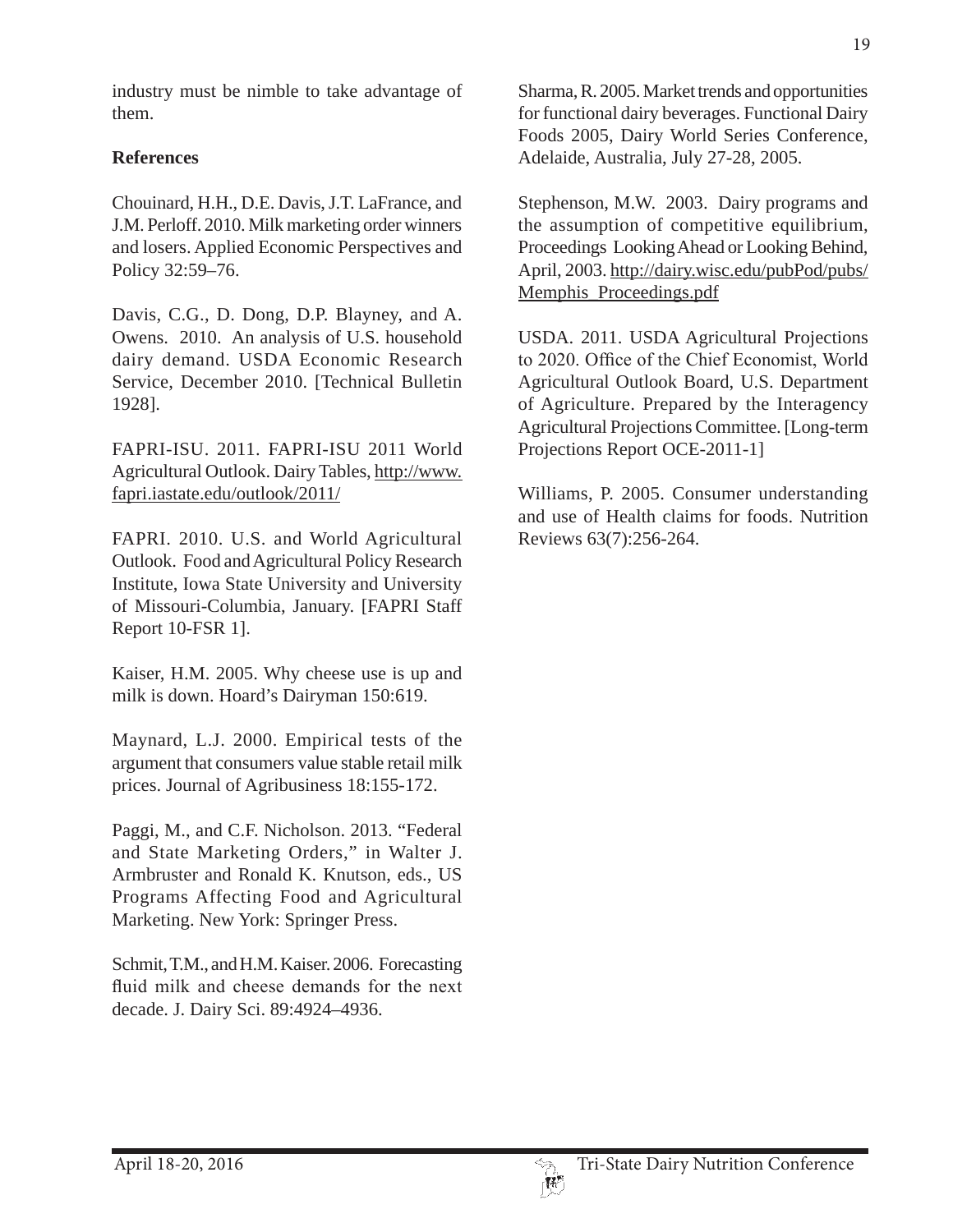| <b>Element of Calculation</b>   | Amount, million lb per year |  |
|---------------------------------|-----------------------------|--|
| <b>Supply</b>                   |                             |  |
| Milk production $(+)$           | 206,046                     |  |
| Fed to calves (-)               | 869                         |  |
| Milk for human use $(=)$        | 205,177                     |  |
| Imports $(+)$                   | 4,315                       |  |
| Beginning Stocks $(+)$          | 11,173                      |  |
| Total supply $(=)$              | 220,665                     |  |
| <b>Utilization</b>              |                             |  |
| Exports $(-)$                   | 12,444                      |  |
| Shipments to US territories (-) | 943                         |  |
| Ending stocks (-)               | 11,223                      |  |
| Commercial disappearance $(=)$  | 196,055                     |  |
| <b>Per capita Calculation</b>   |                             |  |
| US Population, millions         | 318.9                       |  |
| Per capita disappearance (lb)   | 614                         |  |

**Table 1**. Calculation of commercial milk disappearance in the US, 2014.

**Table 2.** Projected compound annual growth rate (CAGR) per year for US consumption of selected dairy products, previous studies.

| Product or<br>Category           | Observed CAGR | Schmit and<br>Kaiser (2006) | FABRI<br>$(2010)^{a}$ | <b>FAPRI-ISU</b><br>$(2011)^{a}$ | <b>USDA</b> Outlook<br>$(2011)^{a}$ |
|----------------------------------|---------------|-----------------------------|-----------------------|----------------------------------|-------------------------------------|
| Period for which<br>rate applies | 2000 to 2009  | 2005 to 2015 2009 to 2019   |                       | 2010 to 2020                     | 2010 to 2020                        |
| <b>Butter</b>                    | 1.1%          |                             | $-0.4%$               | 1.7%                             |                                     |
| <b>NDM</b>                       | 4.8%          |                             | $-2.8%$               | 2.0%                             |                                     |
| <b>Total Cheese</b>              | 1.1%          | 0.8%                        | 0.5%                  | 2.4%                             |                                     |
| American                         | 0.6%          |                             | 0.7%                  |                                  |                                     |
| Other                            | 1.4%          |                             | 0.5%                  |                                  |                                     |
| <b>Total Fluid</b>               | $-0.4%$       | $-0.4%$                     | $-0.3%$               | 0.3%                             |                                     |
| Whole                            | $-3.2%$       |                             | $-2.2%$               |                                  |                                     |
| $2\%$ fat                        | 0.3%          |                             | 0.9%                  |                                  |                                     |
| Lowfat                           | 0.1%          |                             | $-0.4%$               |                                  |                                     |
| Other                            | $-1.2%$       |                             | 0.5%                  |                                  |                                     |
| Ice Cream                        | $-2.4%$       |                             | $-0.4%$               |                                  |                                     |
| Evaporated & Condensed           | 2.3%          |                             | 2.1%                  |                                  |                                     |
| <b>Butterfat</b>                 |               |                             |                       |                                  | 1.3%                                |
| Solids Not Fat                   |               |                             |                       |                                  | 1.3%                                |

a Calculated based on consumption projections expressed as quantities.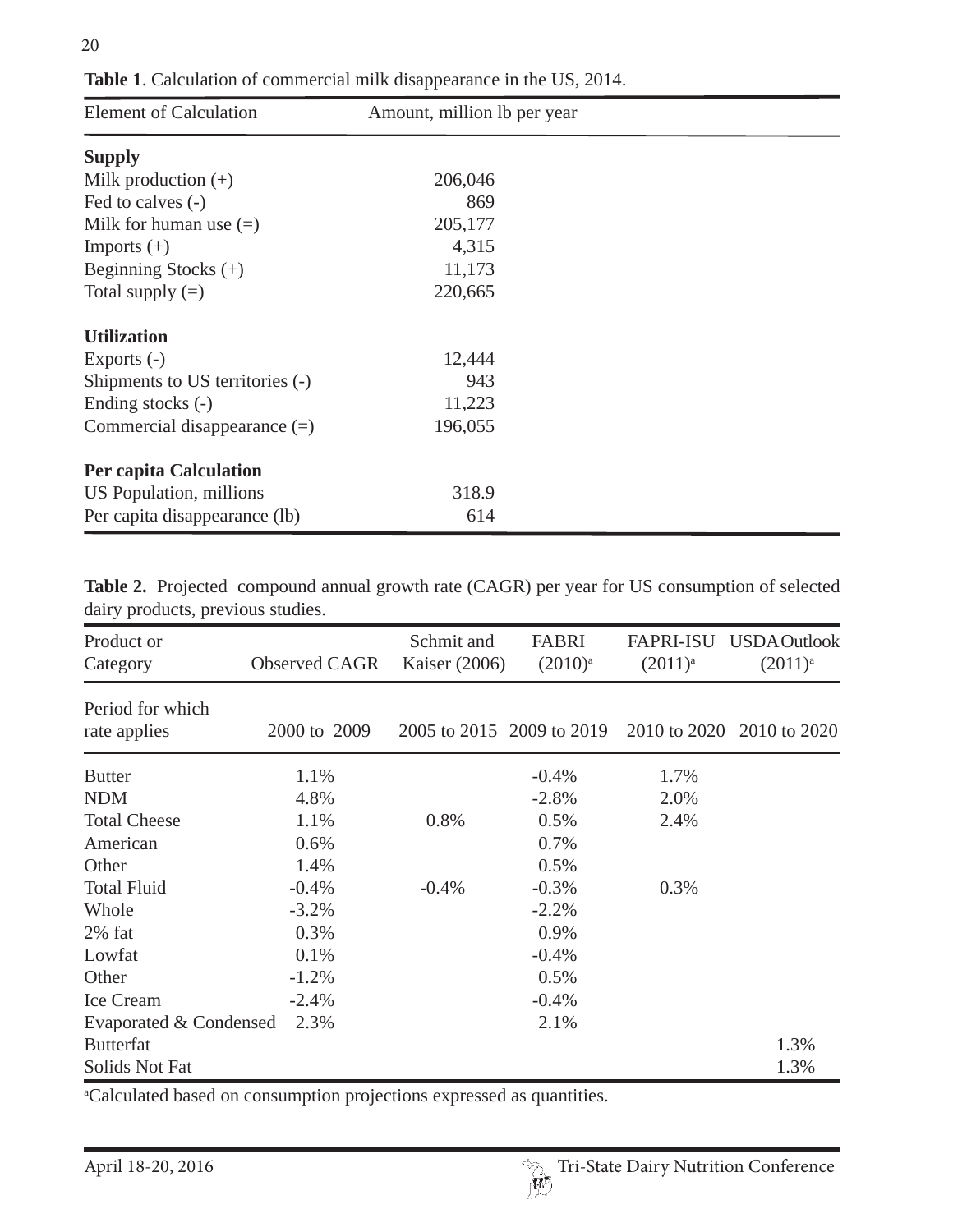

Figure 1. Per capita domestic availability of milk equivalents from 1910 to 2014.



Figure 2. Per capita domestic availability of fluid and associated products in 2004 and changes from 2004 to 2013.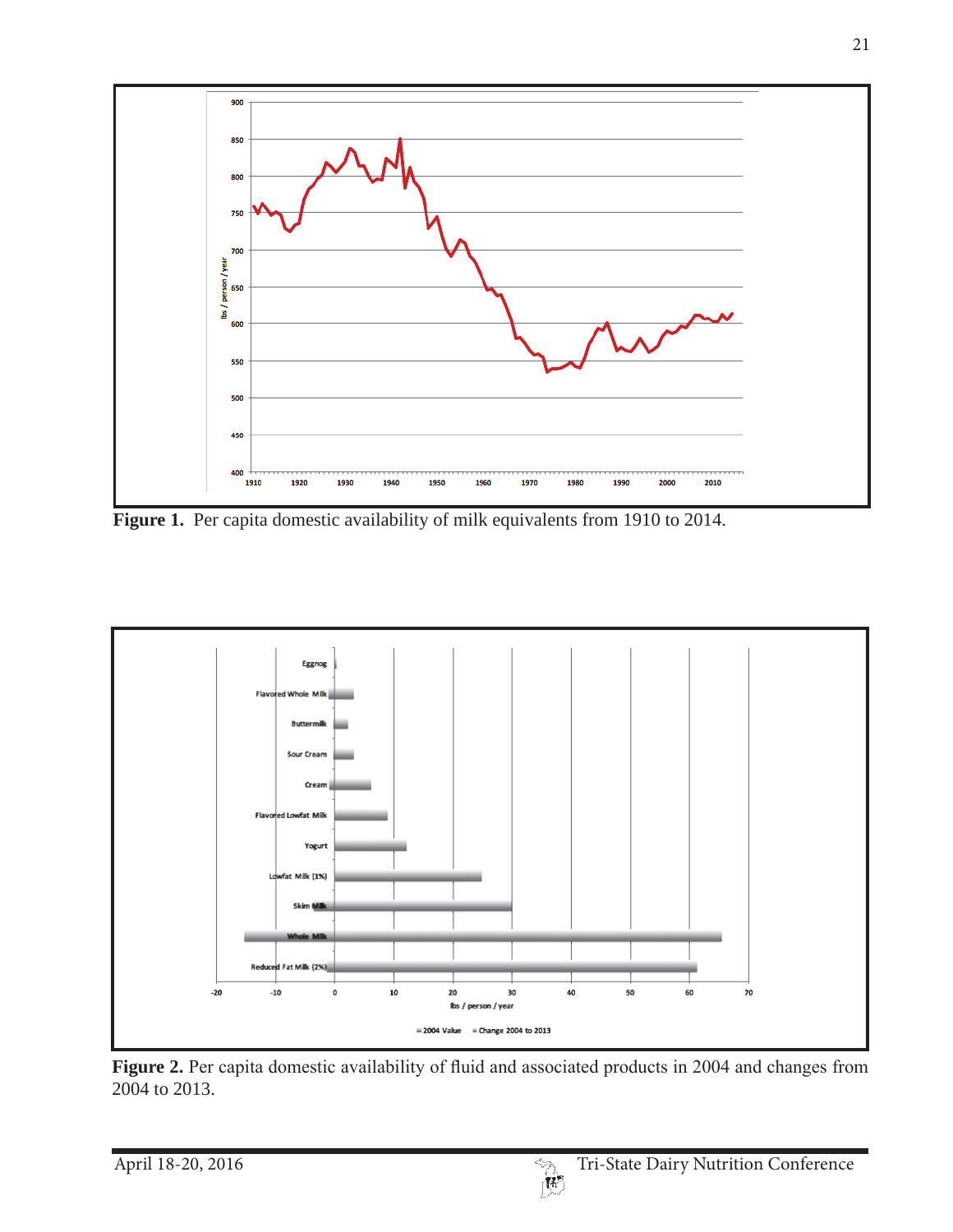

**Figure 3.** Per capita domestic availability in 2004 of selected products and changes from 2004 to 2013.



Figure 4. Compound annual growth rate (CAGR) for per capita domestic availability of fluid milk and related products from 2004 to 2013.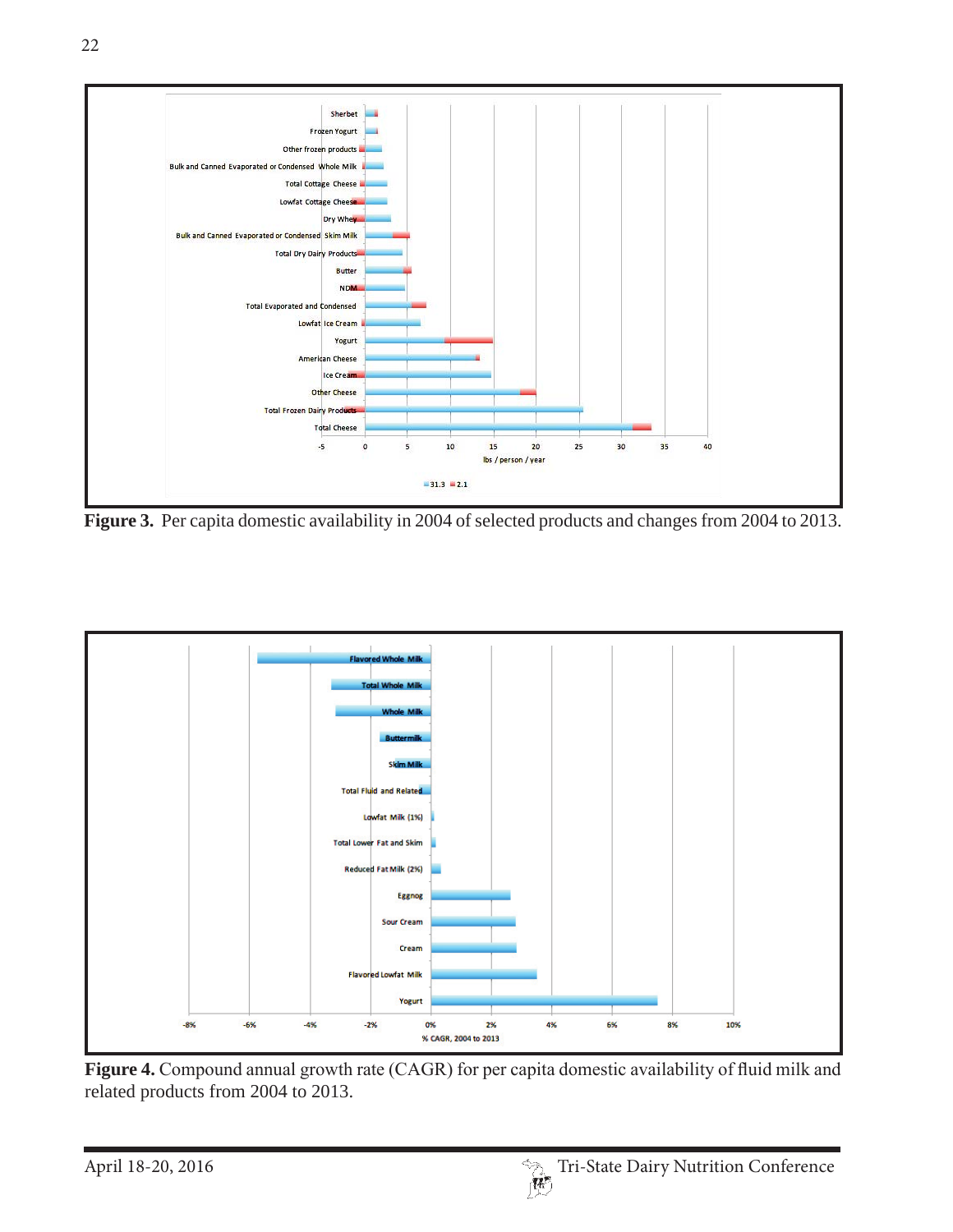

**Figure 5.** Compound annual growth rate (CAGR) for per capita domestic availability of selected dairy Products from 2004 to 2013.



Figure 6. Compound annual growth rate (CAGR) for total domestic availability of fluid milk and related products from 2004 to 2013.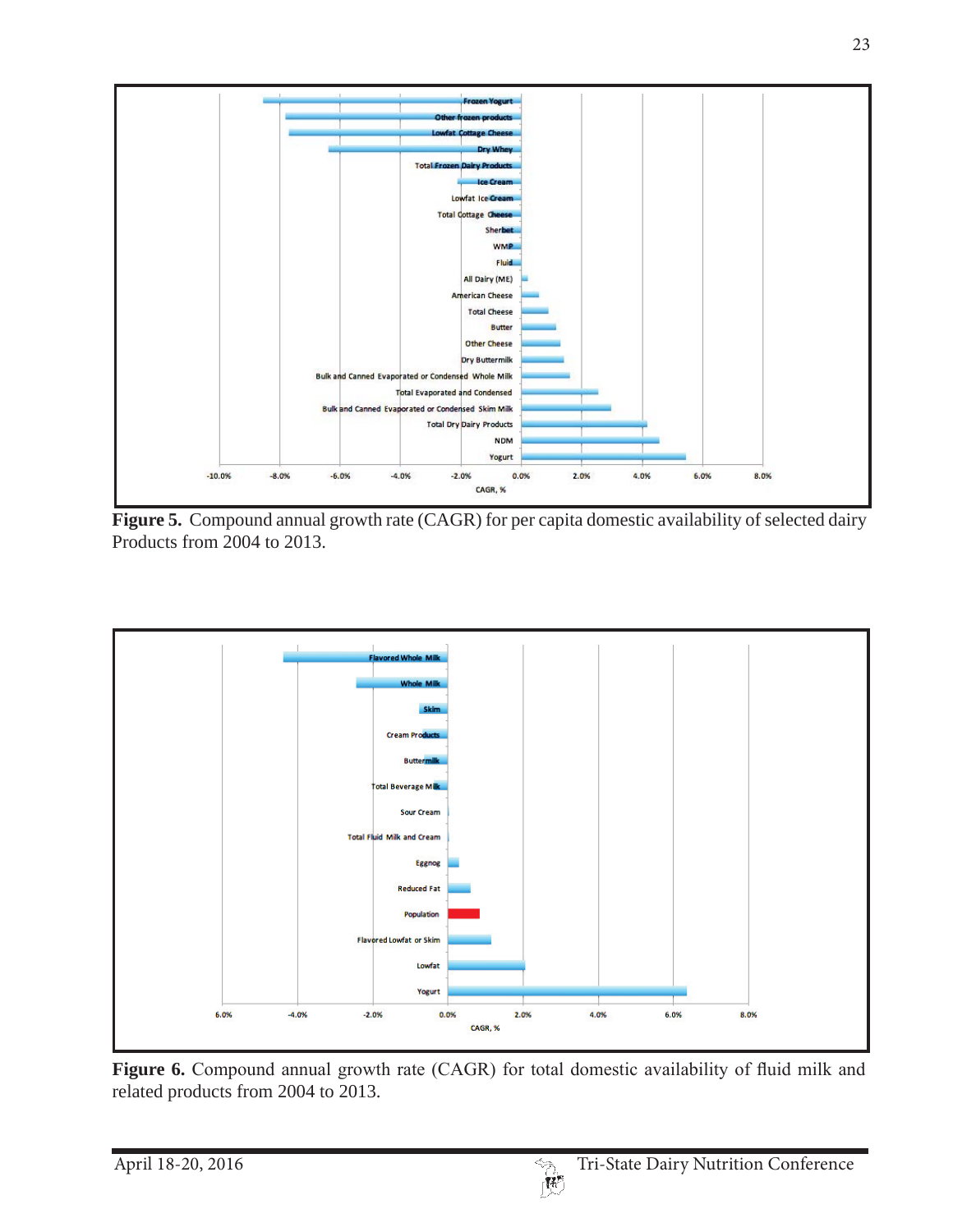

Figure 7. Compound annual growth rate (CAGR) for total domestic availability of selected dairy products from 2004 to 2013.



Figure 8. Domestic whey product production from 1990 to 2013 (WPC = whey protein concentrate).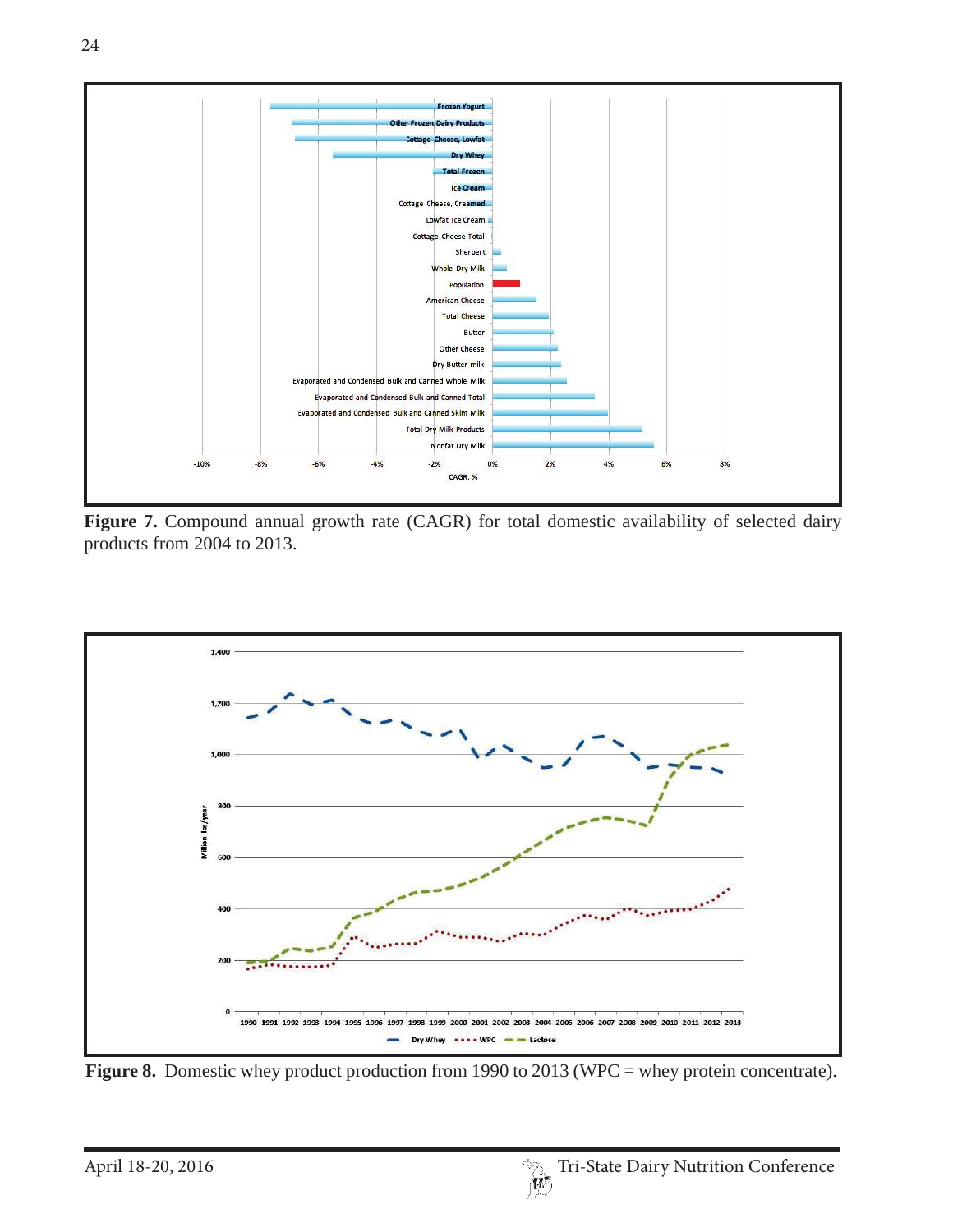

**Figure 9.** Per capita dairy consumption (milk equivalent) and real income per capita, annual data from 1974 to 2013.



Figure 10. Ratio of dairy consumer price index (CPI) to overall CPI, Monthly January 2000 to July 2015.